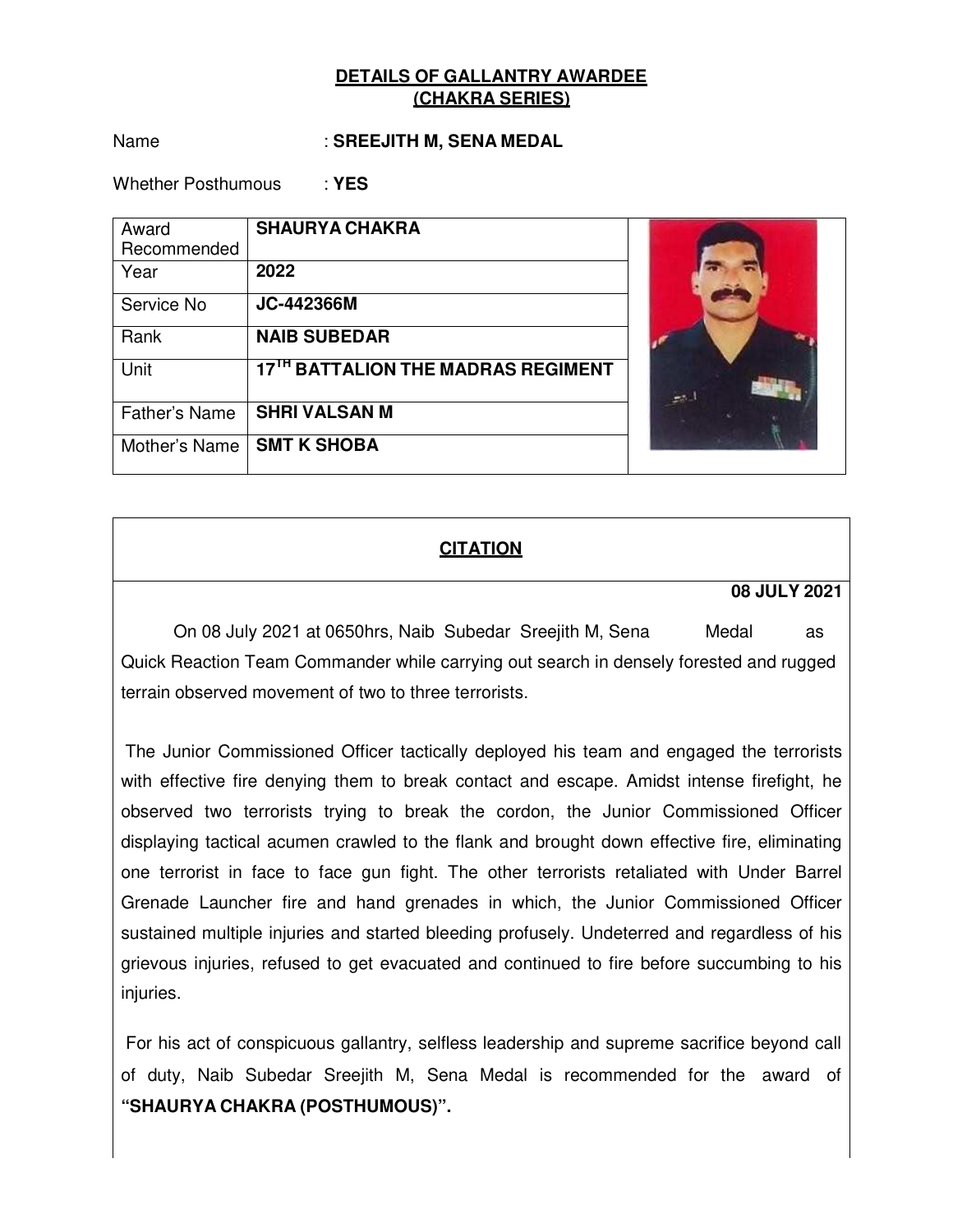Name : **ANIL KUMAR TOMAR** 

Whether Posthumous : **YES** 

| <b>Award Recommended</b> | <b>SHAURYA CHAKRA</b>      |  |
|--------------------------|----------------------------|--|
| Year                     | 2022                       |  |
| Service No               | 3002089Y                   |  |
| Rank                     | <b>HAVILDAR</b>            |  |
| Unit                     | THE RAJPUT REGIMENT /      |  |
|                          | <b>44 RASHTRIYA RIFLES</b> |  |
| <b>Father's Name</b>     | <b>SHRI BHOPAL SINGH</b>   |  |
| Mother's Name            | <b>SMT KUSUM DEVI</b>      |  |

# **CITATION**

### **25-26 DECEMBER 2020**

On 25 December 2020, based on input of presence of 2-3 unidentified terrorists, a cordon and search operation was launched in village in Kashmir.

Havildar Anil Kumar Tomar was leading a Combat Action Team for the operation. He was directed by the Mission Leader to readjust the cordon. While moving for the task, he came under heavy fire from the terrorists and sustained bullet injury in thigh. Displaying utmost courage in the face of enemy, he responded with accurate fire and neutralized one terrorist. Then he pursued the second terrorist, injured him and cornered him inside a house. When Mission Leader decided to address the house using an excavator, Havildar Anil Kumar Tomar, despite being injured, volunteered to guide the excavator. When the house was being addressed, the injured second terrorist emerged from the house firing indiscriminately. He engaged the second terrorist and neutralized him on the spot and subsequently fell unconscious. He was evacuated from the location but succumbed to his injuries and laid down his life in the line of duty.

For his indomitable spirit and exceptional bravery under grave mortal danger in neutralization of two terrorist and making the supreme sacrifice for the nation, Havildar Anil Kumar Tomar is recommended for the award of **"SHAURYA CHAKRA (POSTHUMOUS)"**.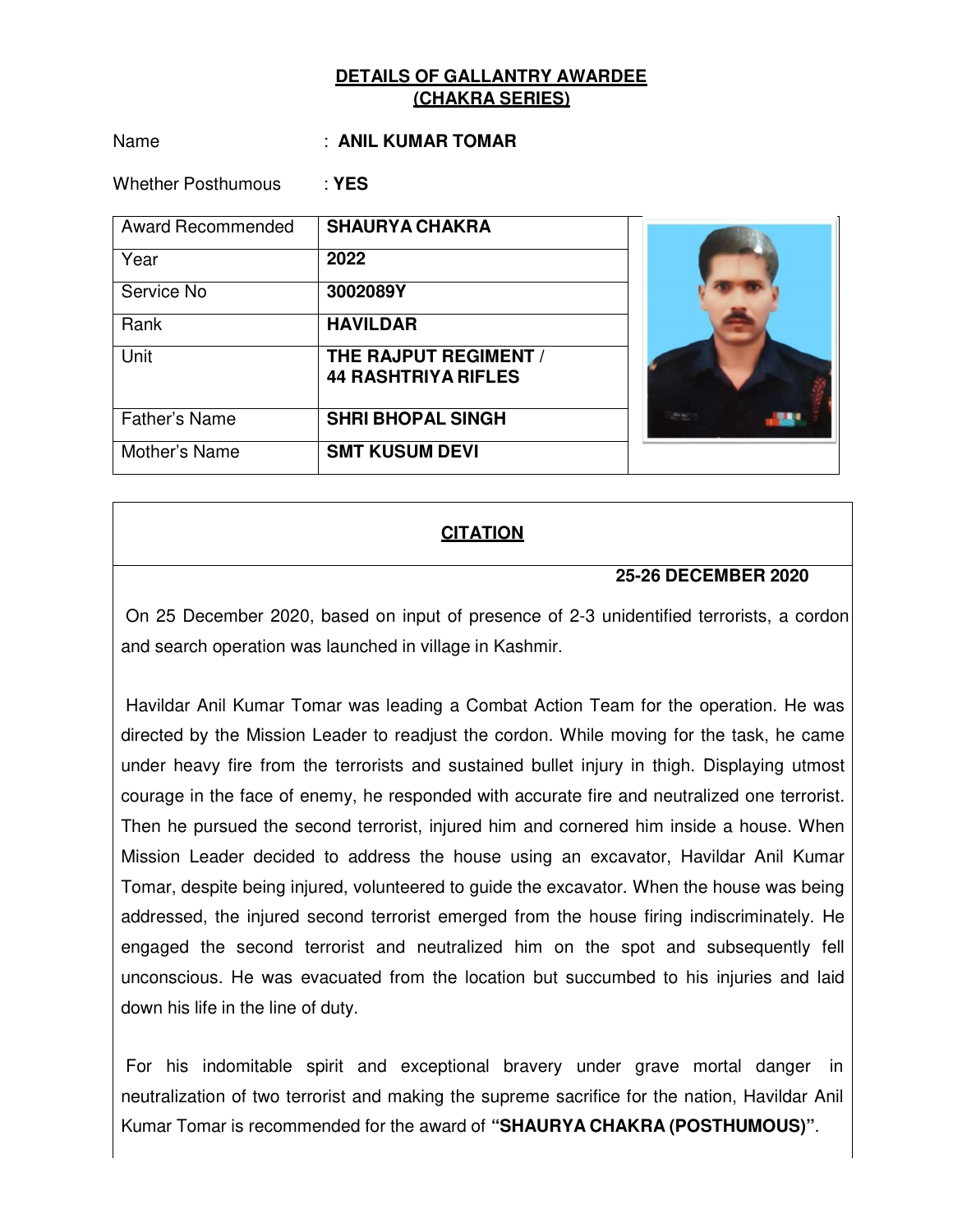#### Name : **KASHIRAY BAMMANALLI**

Whether Posthumous : **YES** 

| <b>Award Recommended</b> | <b>SHAURYA CHAKRA</b>                                                    |  |
|--------------------------|--------------------------------------------------------------------------|--|
| Year                     | 2022                                                                     |  |
| Service No               | 16113819N                                                                |  |
| Rank                     | <b>HAVILDAR</b>                                                          |  |
| Unit                     | THE CORPS OF ENGINEERS/<br>44TH BATTALION THE RASHTRIYA<br><b>RIFLES</b> |  |
| <b>Father's Name</b>     | <b>SHRI SHANKREPPA</b>                                                   |  |
| Mother's Name            | <b>SMT SHANJABAYI</b>                                                    |  |

## **CITATION**

#### **01-02 JULY 2021**

Based on specific input regarding presence of 04-05 terrorists in village in Pulwama district, a cordon and search operation was launched on 01 July 2021.

Havildar Kashiray Bammanalli was Combat Action Team leader and laid a cordon towards likely escape route along the orchards. At 2315 hours, the terrorists tried to flee by lobbing grenades and firing indiscriminately in the direction of Havildar Kashiray. He responded with accurate fire and pushed the terrorists back inside the house. At 2350 hours, in yet another desperate attempt to break the cordon, the terrorists lobbed grenades and brought heavy fire on Havildar Kashiray. Despite sustaining grievous injury on his chest, he brought down accurate fire and eliminated terrorist. Despite bleeding heavily, sensing danger to his flank, he crawled forward to a vantage position and accurately engaged three other terrorists from close range, thereby saving lives of his Combat Action Team members. The terrorist were subsequently neutralized. In doing so, Havildar Kashiray Bammanalli made the supreme sacrifice.

For his indomitable spirit and exceptional bravery in elimination of one terrorist, saving lives of his team members and for making the supreme sacrifice, Havildar Kashiray

Bammanalli is recommended for award of **"SHAURYA CHAKRA (POSTHUMOUS)".**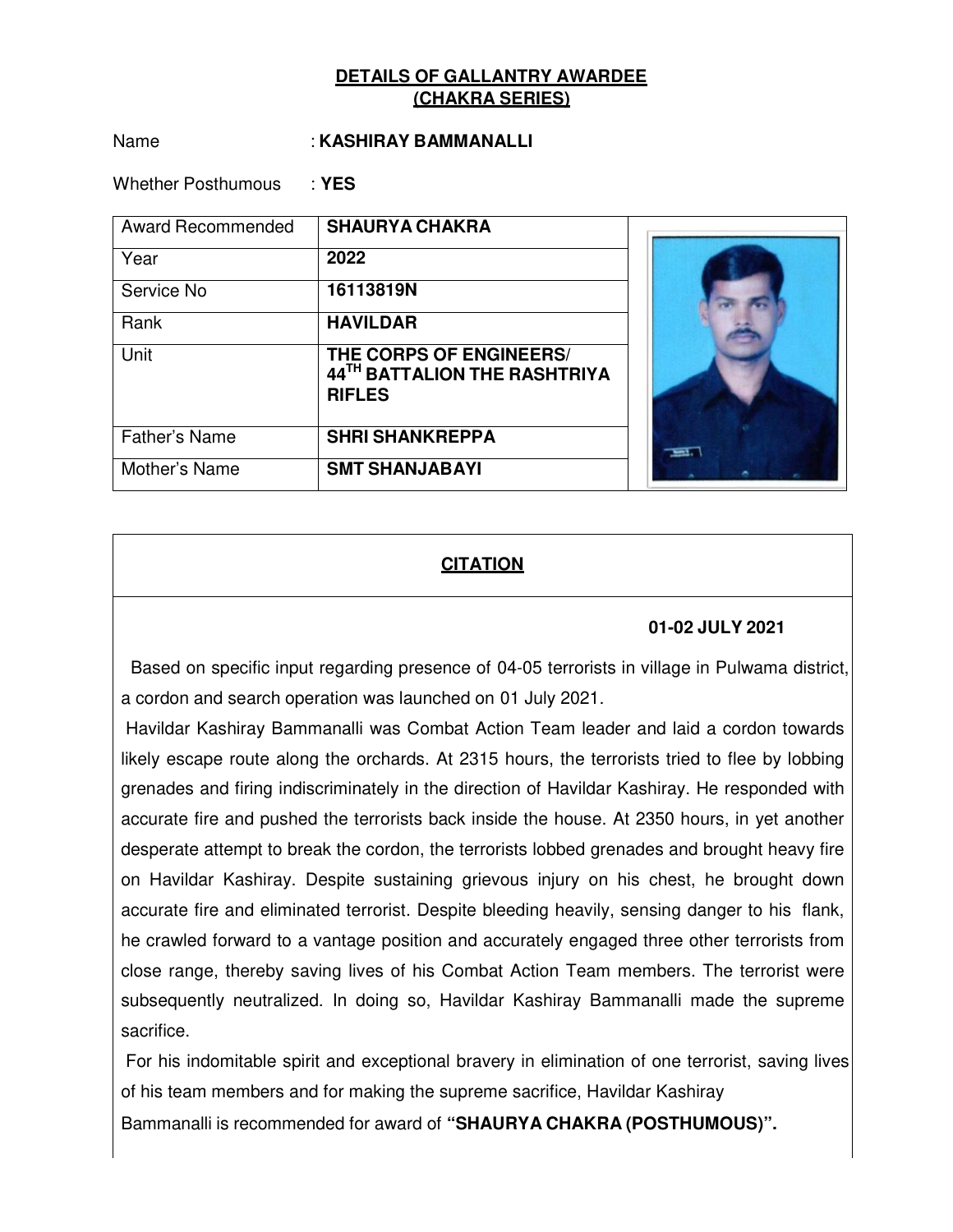Name : **PINKU KUMAR** 

Whether Posthumous : **YES** 

| <b>Award Recommended</b> | <b>SHAURYA CHAKRA</b>                                                      |  |
|--------------------------|----------------------------------------------------------------------------|--|
| Year                     | 2022                                                                       |  |
| Service No               | 3196376N                                                                   |  |
| Rank                     | <b>HAVILDAR</b>                                                            |  |
| Unit                     | <b>THE JAT REGIMENT /</b><br>34TH BATTALION THE RASHTRIYA<br><b>RIFLES</b> |  |
| <b>Father's Name</b>     | <b>SHRI ZABAR SINGH</b>                                                    |  |
| Mother's Name            | <b>SMT KAMLESH DEVI</b>                                                    |  |

# **CITATION**

### **27 MARCH 2021 TO 28 MARCH 2021**

On 27 March 2021, Havildar Pinku Kumar was part of the inner cordon during an Operation in Kashmir. Havildar Pinku and his buddy Sepoy Sushil Rathi were covering the most likely escape route of the terrorists.

At approximately 2015 hours on 27 March 2021 in a bid to escape, two terrorists rushed out of the target house towards the street while firing indiscriminately and lobbing grenades. In a split second decision, Havildar Pinku tactically re-oriented his position, engaged them with aimed-accurate fire and instantly eliminated one hardcore terrorist. In the ensuing exchange of fire the second terrorist took a detour and hid himself behind retaining wall of a house. Mindful of risk to own life, Havildar Pinku stealthily closed on to the hiding terrorist and engaged him in close combat. In the exchange of fire, Havildar Pinku injured the second terrorist however, sustained grievous Gun Shot Wound on his head and later succumbed to his injuries.

For displaying conspicuous bravery disregarding his personal safety and laying down his life in the service to the nation, Havildar Pinku Kumar is recommended for the award of

"**SHAURYA CHAKRA (POSTHUMOUS)".**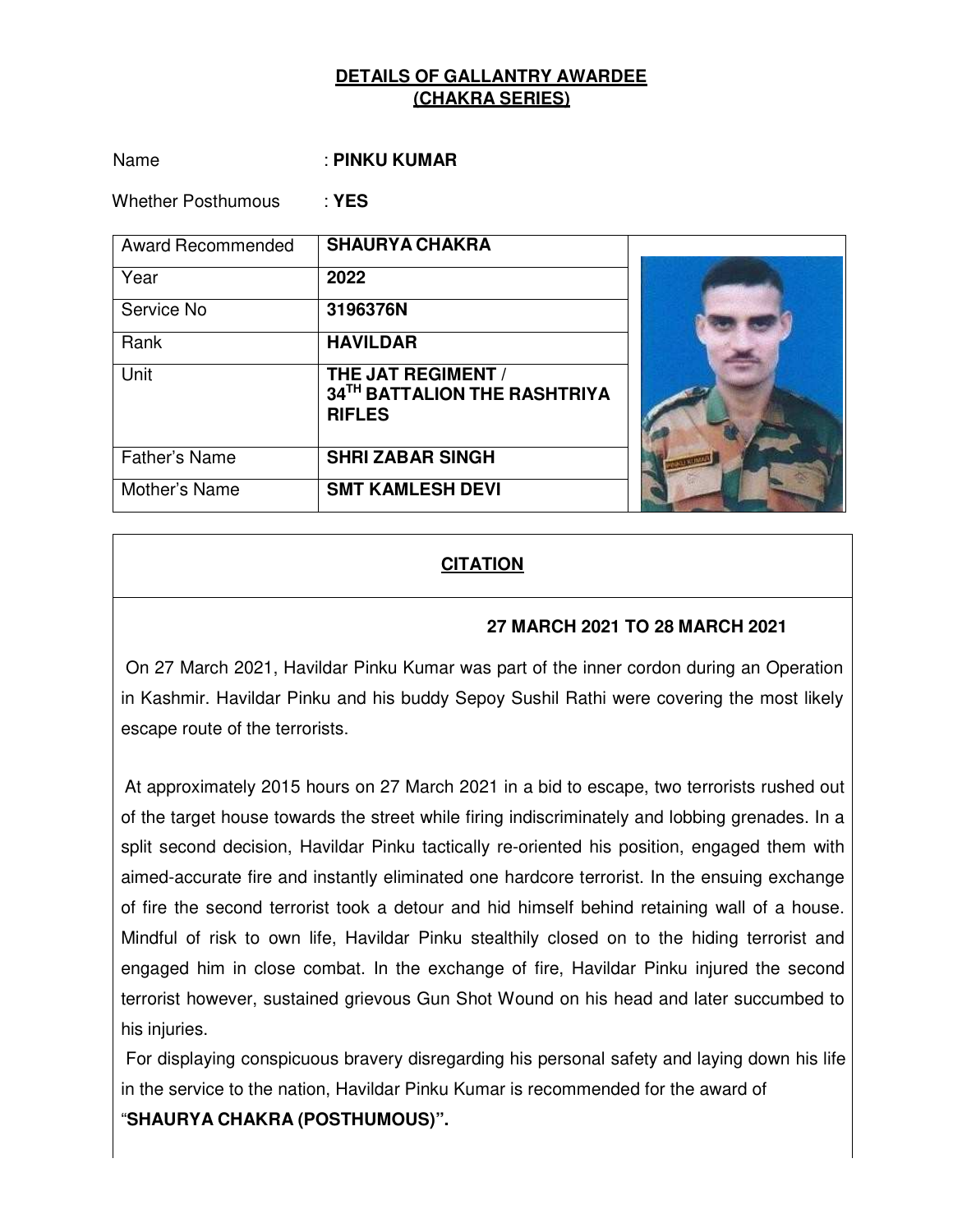#### Name : **MARUPROLU JASWANTH KUMAR REDDY**

Whether Posthumous : **YES** 

| <b>Award Recommended</b> | <b>SHAURYA CHAKRA</b>                                    |  |
|--------------------------|----------------------------------------------------------|--|
| Year                     | 2022                                                     |  |
| Service No               | 2624461M                                                 |  |
| Rank                     | <b>SEPOY</b>                                             |  |
| Unit                     | 17 <sup>TH</sup> BATTALION THE MADRAS<br><b>REGIMENT</b> |  |
| <b>Father's Name</b>     | <b>SHRI MARUPROLU SRINIVAS</b><br><b>REDDY</b>           |  |
| Mother's Name            | <b>SMT MARUPROLU</b><br><b>VENKATESWARAMMA</b>           |  |

## **CITATION**

### **08 JULY 2021**

On 08 July 2021 at 0650hrs, Sepoy Maruprolu Jaswanth Kumar Reddy as Scout Number 2 while carrying out search in densely forested and rugged terrain observed move of terrorists and immediately engaged them.

In the ensuing firefight, Sepoy Maruprolu Jaswanth Kumar Reddy brought effective fire and blocked the most likely route to escape of the terrorists. He displayed raw courage and eliminated one terrorist in face to face gun fight. While he crawled forward to engage other terrorists, he saw his Team Commander severely injured due to terrorist's fire. He immediately lobbed grenades to pin down the terrorists and swiftly crawled towards his Team Commander to pull him to cover. In doing so, he came under heavy and effective fire of terrorists and sustained grievous injuries but disregarding his personal safety continued to engage the terrorists and pulled his Team Commander under cover, before succumbing to his injuries.

For display of conspicuous bravery, courage under fire and unparalled esprit-decorps, Sepoy Maruprolu Jaswanth Kumar Reddy is recommended for the award of

## **"SHAURYA CHAKRA (POSTHUMOUS)".**